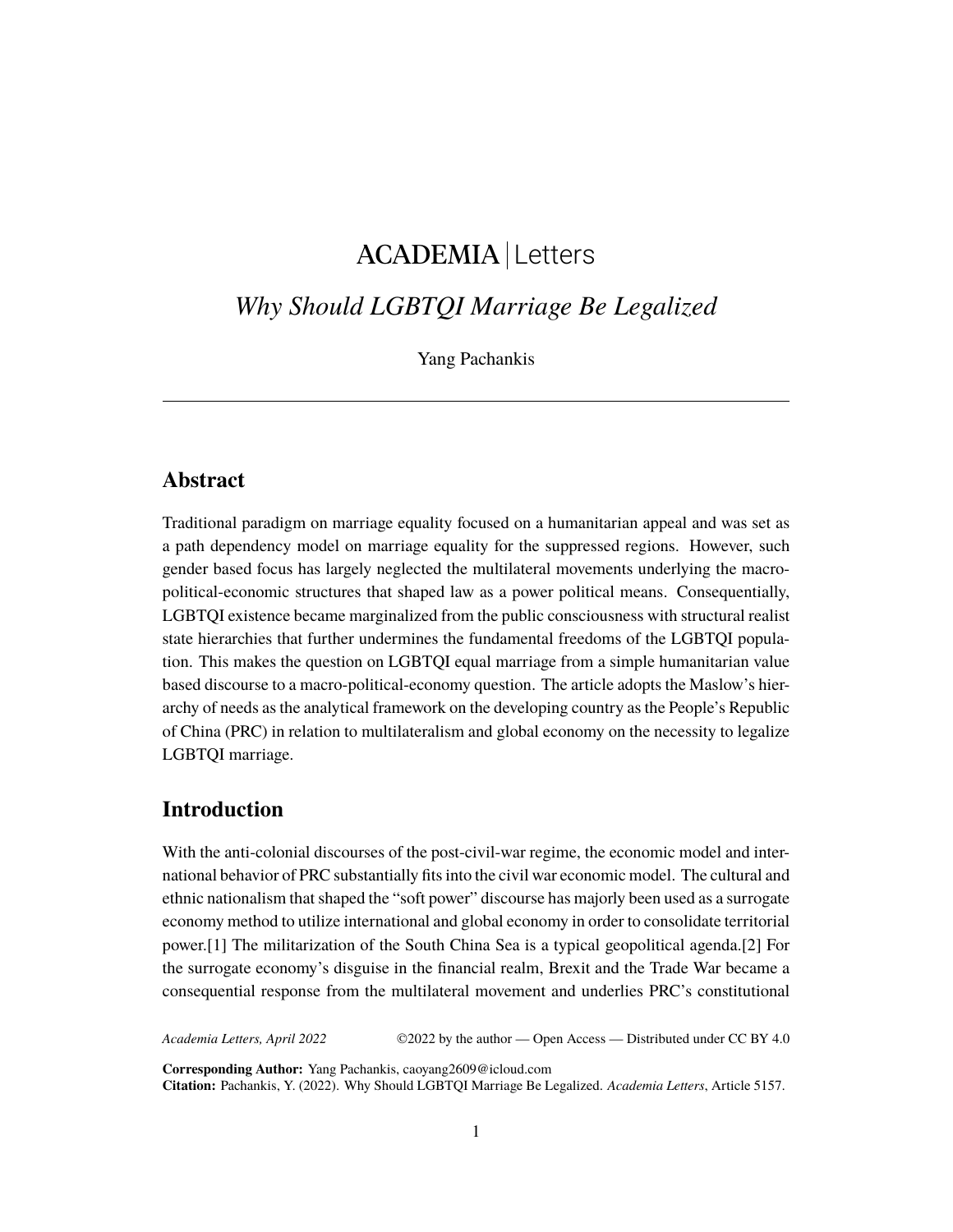change for power grip. Power interdependence theory thus takes strong roots in market incrementalism for regionalist world orders instead of a liberal democratic one.[4] Civil economy, with this regard takes no room for such regime models with the Cold War mentality on political economy.[5] Even though the third sector is a prominent indicator for the demilitarization in totalitarian regimes, the surrogate economy strategized to launder the financial information in the third sector to disguise military monetary flows with cultural economy. This shaped the neoliberal deficiency in global governance.[3] It is also for this reason, no substantial real money has been in the third sector for mainland China that serves the interest of the civil economy. The offshore realm thus becomes not of a tax heaven, but of a sheltered base. For the substantiality on a civilized and state centered economy, the third sector needs a legalized status on the management of resources for the basic needs of the civil society, and LGBTQI marriage one of them.

#### **The Competitive Market Model**

One of the totalitarian schemes is the state capitalist model on military economy. With centralized banking, the unitary party system promises to cater to the basic needs of the civil society and distributes production bases through the state system. The top-down economic designs don't generate a bottom-up third sector for the quantification on the basic needs according to the Maslow's model. Such scheme is further enhanced by the state-controlled and state-centered cultural indigenous propaganda.[6][4] The Maslow's model, on the other hand, is adapted to provide life essentials through the centralized and industrially controlled banking system. This means that as long as the large base of population can be controlled statistically in the deficiency needs for their labor, the global economic structure can be effectively managed by the centralized banking system. The surrogate economic model can then be used to disguise the real transactions under the monetary flows with access to the backend governance systems.[2] This also underlies the reason for the strict organizational principles on the state level for party surrogation via the state system. It is for this reason, no humanistic conceptualization is formed in such a regime either for economic or political purposes. On the other hand, the indigenous cultural economic surrogation model produces war incentivization products massively distributed over the civil economy. This further suppressed the population's mental faculties to conceptualize the real basic needs and take causal inference of economic declines to foreign powers. The nationalism ideology hence gets enhanced by the model of information circulation. Some politicians have conceptualized this as militarizing the civil society without due humanitarian respect to the circumstances such population face.

Foreign Direct Investment could have made a difference with a competitive economy in

*Academia Letters, April 2022* ©2022 by the author — Open Access — Distributed under CC BY 4.0

**Corresponding Author:** Yang Pachankis, caoyang2609@icloud.com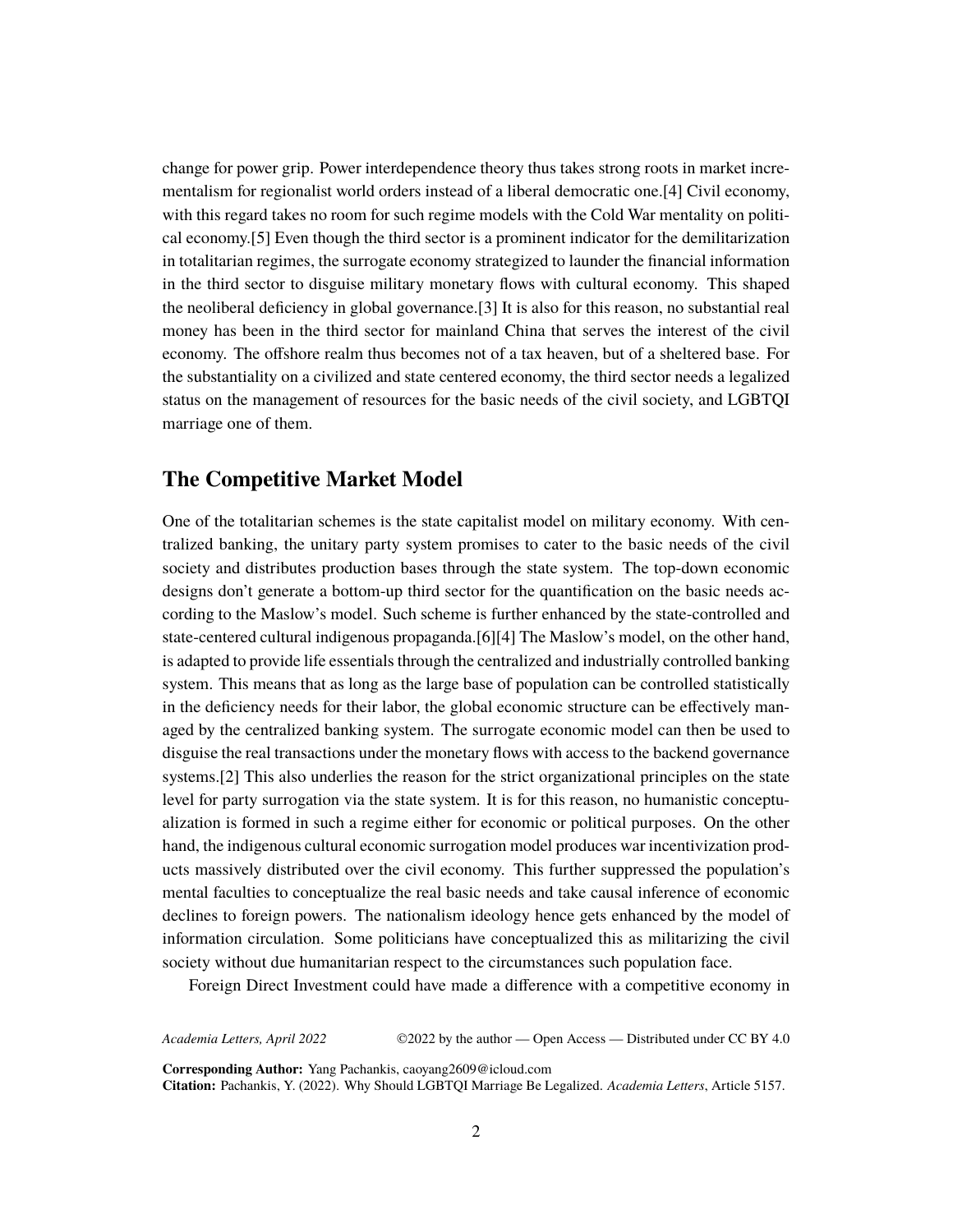the third sector, but due to the corporate management on risks with compliance models, the power political game in the global economy only furthered the degradation on the liberal international order. Take for example the insurance industry. Private equities in the industry are incrementalized to the centralized banking system by the China Banking and Insurance Regulatory Commission. This has substantially decreased the private sector's incentives to invest in the developing economy for shrinkage of asset equities, and put the competitive element of bottom-up economy into the incrementalist regional control. The military information sectors have then been incorporated to the American economy with offshore companies as supply chains. It is for such operations, market incrementalism with power interdependence counterparts has substantially become the macroeconomic disguise for the military and geopolitical ambitions of the PRC regime. The market competition model thence becomes of a zero-sum power competition model. It is also for the economic model, the PRC government has no incentive to legalize LGBTQI marriage from normative humanitarian perspectives.

### **The Importance of Equal Marriage**

Apart from the normative notions on equal marriage from a humanitarian perspective, the legalization of LGBTQI marriage can substantially change the civil society's economic incentives in the service sector. Albeit non-governmental organizations have long established services in the developing country, such as the Beijing LGBT Center and with incentivized civil organizations in the cultural economy, the top-down censorships for partisanship ideological securities still play an important role to prevent the conceptualization on gender diversity. Furthermore, the ideological security indoctrinations can be used as a diplomatic rhetoric to marginalize the population from international endorsements. Even though the population are well-incentivized for the legalization, the incentives for legalization has largely been incentivized by the deficiency needs. This further put the LGBT "rainbow" economy into questionable practices that further increased the costs on the maintenance of such organizations. Even though the liberal international order embraces diversity, the basic incentives for inclusion is still based on Human Resources management considerations other than the equal human values before the law. This has marginalized the fundamental freedoms of the LGBTQI population, hence the deficiency needs in a degradative cycle. It is with this regard, the economic health of the PRC regime is reflected in the global economy. The Fordist model of utilitarian industry does not solve the deficiency issues in the third sector, moreover, the technological elements can be engineeringly reversed for military production.[3] This means that, without equal protection before the law on the fundamental basis of human value, diversity, and equality, any recombination of strategies can be adapted for the militant ambitions and indoc-

*Academia Letters, April 2022* ©2022 by the author — Open Access — Distributed under CC BY 4.0

**Corresponding Author:** Yang Pachankis, caoyang2609@icloud.com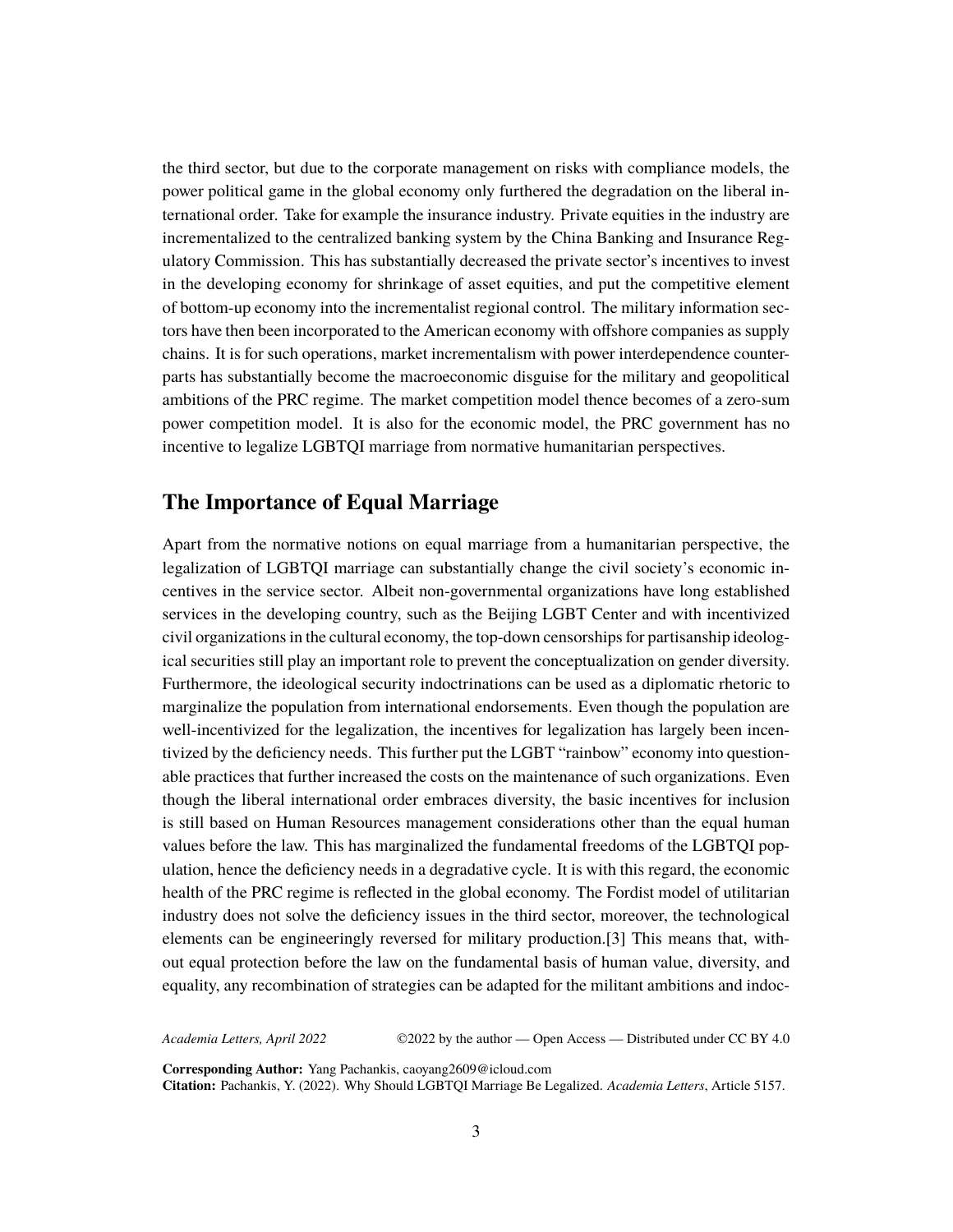trination through the civil economy model as disguise with centralized banking, and create new political discourses and diplomatic rhetorics in the liberal institutions.[4]

The gendered hierarchy in international relations is not less discussed, but the fundamental changes have never occurred in developing countries for the basic reasons on the normative notions on male dominance. The intersubjective perceptions between heterosexual normalcy and LGBTQI movements has become the dichotomy for bridged understandings in human development and emancipation.[4] The liberal institutional top-down view still puts the regional security as the premise for emancipation, i.e. the Fordist economic paradigm as the basis for emancipation instead of a human-centered view of justice. Such notion is only valid with a normative model on economic fairness with the realistic concerns on financial availability based on the banking systems.[5][4] But since the banking system is fundamentally controlled by partisanship via the state system, such epistemic and ontological conceptualization becomes flawed for the differences from the Cold War rivalry.[5] The initial conceptualization of the United Nations system was to groom a regional power to stabilize geopolitical tensions, and the international law was aimed at keeping a market incrementalist world order.[8][7] Hence, the global degeneration on the third sector takes place from the production centric view of regional governance. Such market incrementalist governmental incentivization prevented the democratic formation on the regimes and further made the humanitarian crisis into an economic crisis. The territorially based power structure takes shape then from the liberal institutions and marginalized the original humanistic perspectives conceptualized by Eleanor Roosevelt.

#### **Conclusions**

The article has analyzed the underlying factors on the global structural shifts on the multilateral movement in relation to the humanitarian and humanistic factors on international political economy based on a Maslow's model on the LGBTQI population in the private and third sector. The lack of marriage equality in the legal realm has made vent to the dictatorial power political economy in PRC with a structuralist approach in the liberal institutions. The multifaceted factors contributing to such circumstances are the international laws' incentivization on the government, the Fordist industrial schemes on global production via the international monetary mechanisms, the inequalities before the law based on gender that degraded the healthiness of the economy in the developing country, and the economic surrogation that empowered the military ambitions of the unitary party political system. Even though the legalization of LGBTQI marriage is better to be democratically decided on a procedural justice perspective, the weaknesses of empowerment on such population with regard to the

*Academia Letters, April 2022* ©2022 by the author — Open Access — Distributed under CC BY 4.0

**Corresponding Author:** Yang Pachankis, caoyang2609@icloud.com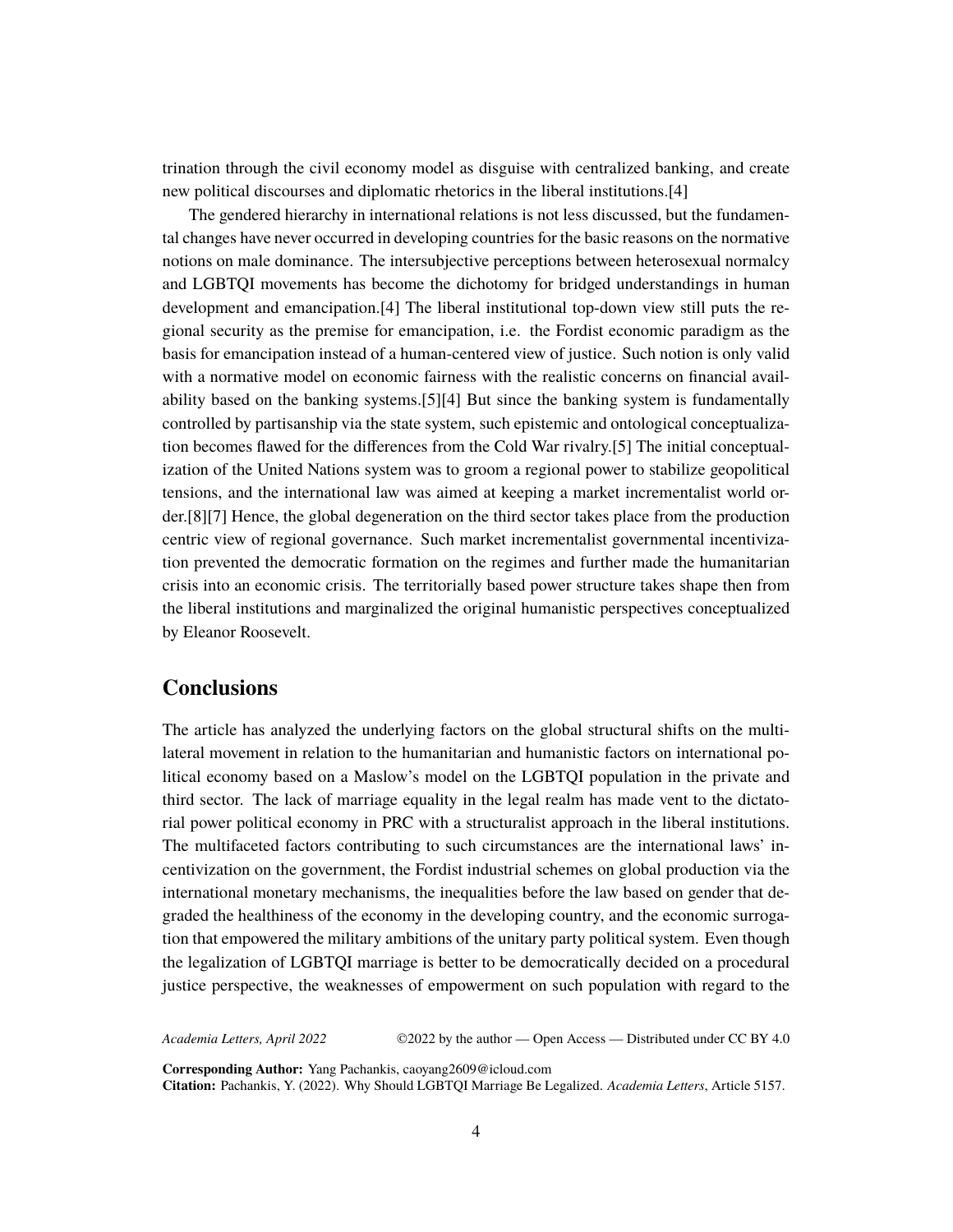centralized economic powers' monetary and ideological schemes have further weakened the economic basis for the injustices the liberal institutions have created. Such divides have put the global economy into a decline with power interdependence from a gender normative order.

*Academia Letters, April 2022* ©2022 by the author — Open Access — Distributed under CC BY 4.0

**Corresponding Author:** Yang Pachankis, caoyang2609@icloud.com **Citation:** Pachankis, Y. (2022). Why Should LGBTQI Marriage Be Legalized. *Academia Letters*, Article 5157.